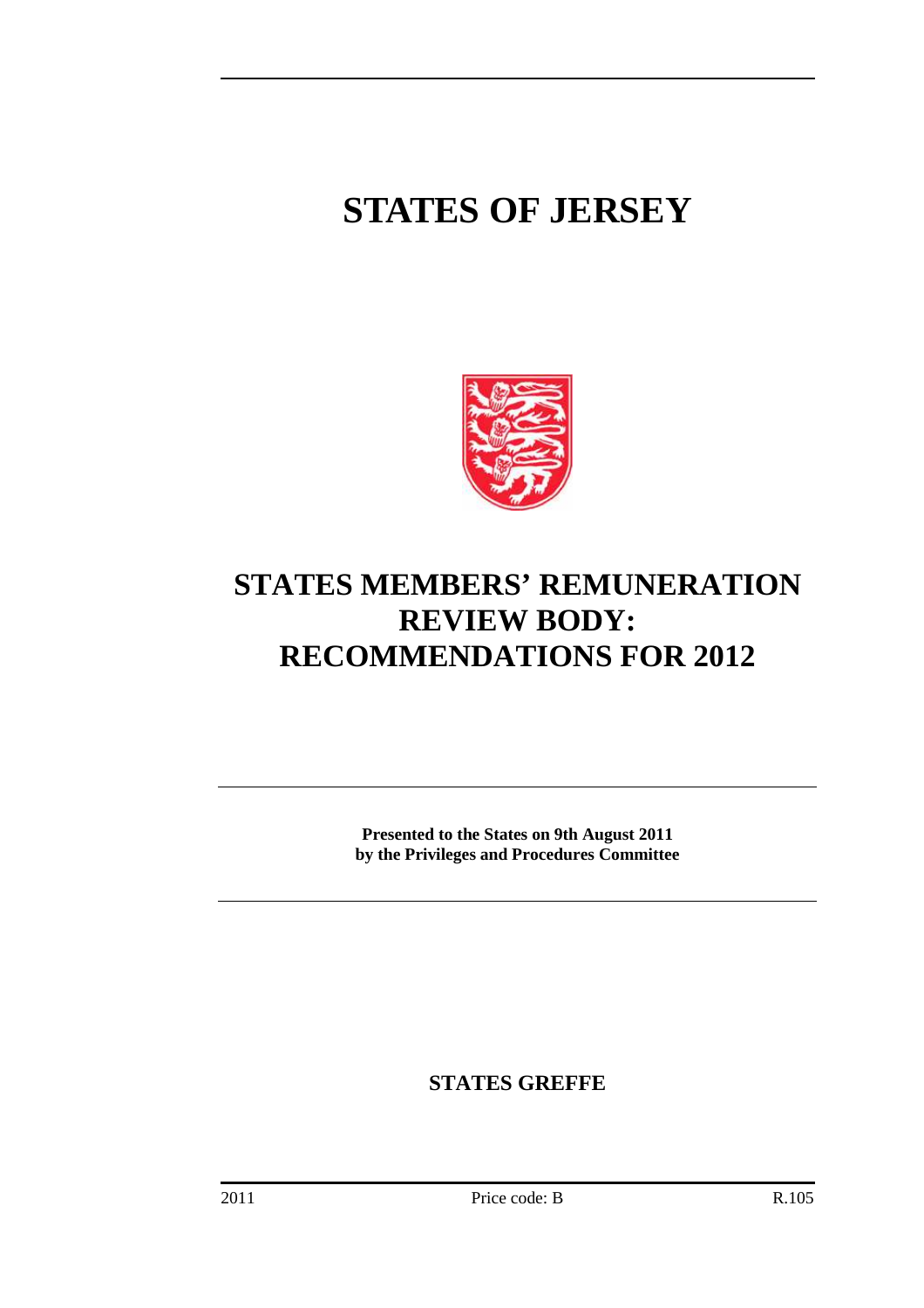#### **FOREWORD**

The Privileges and Procedures Committee is pleased to present to the States the recommendations of the States Members Remuneration Review Body (SMRRB) for 2012. The terms of reference of the SMRRB require it to present its recommendations to PPC and the Committee is then obliged to present the recommendations to the States.

In accordance with the procedures agreed by the States when establishing the independent SMRRB, the recommendations of the Review Body in this report will be implemented by default after one month of the date of presentation to the States unless they are challenged by the lodging of a proposition by any member and a subsequent debate.

PPC would like to express its sincere gratitude to the members of the SMRRB for the work that they continue to do on an honorary basis on their task and for the very comprehensive way in which they have approached it again this year. PPC is particularly grateful that the Review Body has presented its recommendations for 2012 well in advance of the elections in October so that candidates will be aware of the proposed level of remuneration and expenses for 2012 before they are nominated.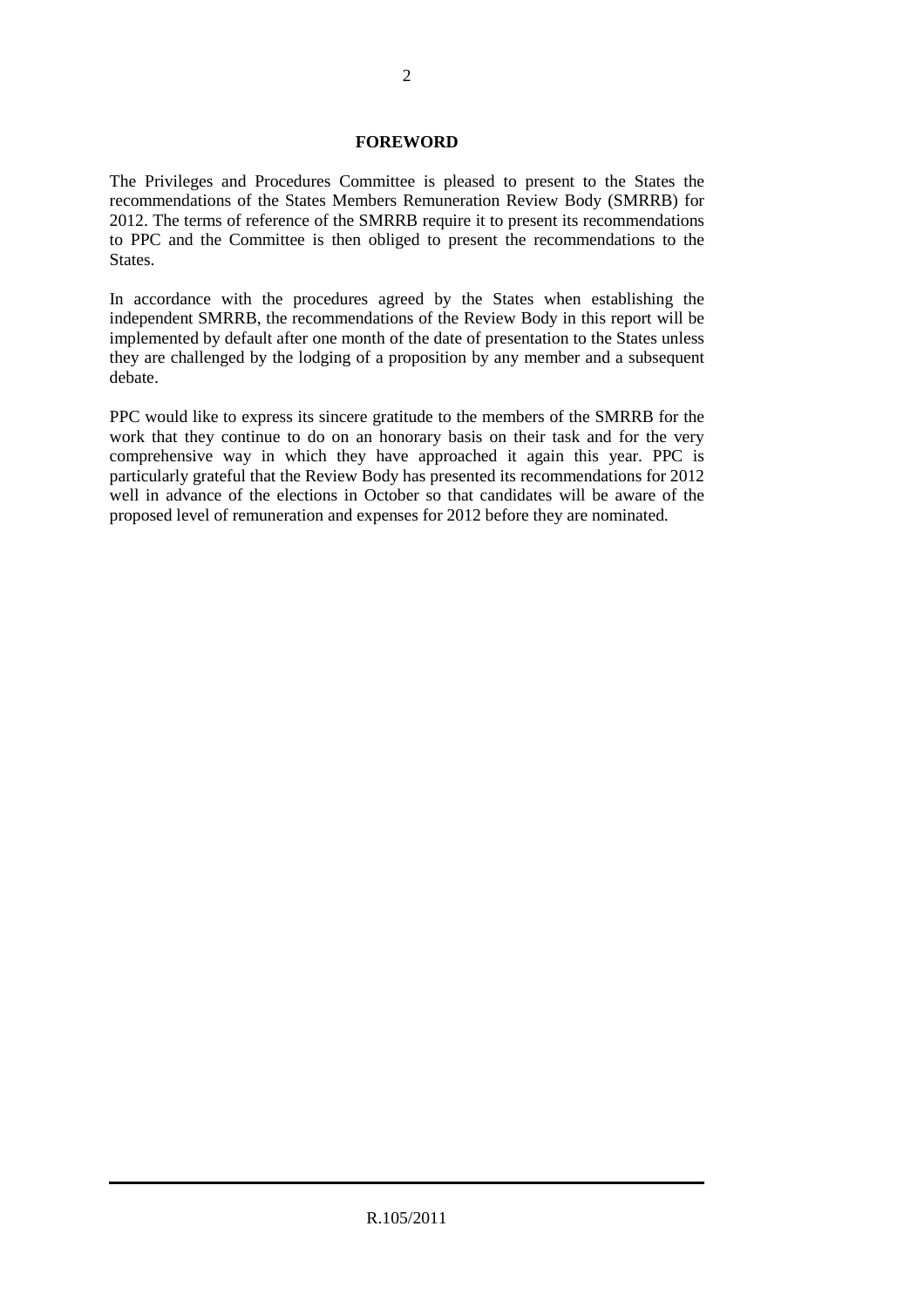# **STATES MEMBERS' REMUNERATION REVIEW BODY**

# **Recommendations for 2012**

#### **Summary**

- 1. We recommend that in 2012 there is no increase in States members' remuneration (currently **£41,182**). We shall consider the position for 2013 in good time during 2012.
- 2. We recommend, however, that for 2012 there should be an increase of **£350** in the expenses allowance that may be claimed by States members towards their costs of Office, from £3,650 to **£4,000**. (This allowance has been unchanged since 2004.)
- 3. We recommend also that the forthcoming Electoral Commission should be enabled through its terms of reference to consider any matter relating to States members' remuneration and conditions of service, including our own terms of reference and arrangements for setting remuneration.

#### **Background**

- 4. The Review Body's terms of reference are annexed to this report for ease of reference. In making its recommendations the Review Body is required to consult both with States members themselves and the general public. It is otherwise enabled to take account of any matters it considers to be relevant. The Review Body must take into particular account (but not be bound by) the principles –
	- first, that no-one should be precluded from serving as a States member by reason of insufficient income;
	- secondly, that elected States members should be able to enjoy a reasonable standard of living; and
	- thirdly, the prevailing economic and budgetary situation.

 The Review Body does not consider the remuneration of non-elected members of the States.

5. For the period of the present States Assembly (from December 2008 to November 2011), in **2008** the Review Body recommended an interim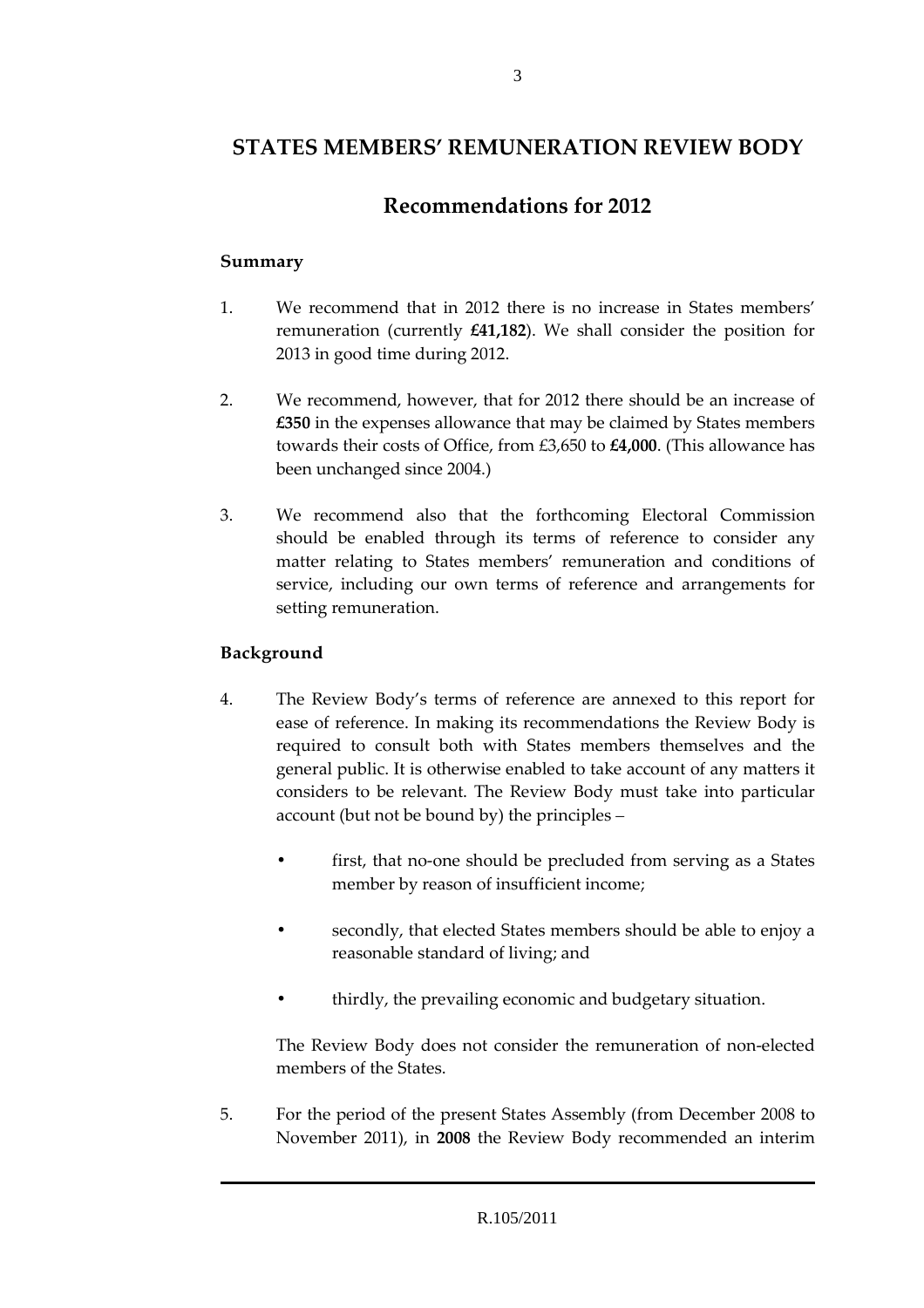increase in remuneration of **£1,000** with effect from 1st January 2009. In 2009, following public consultation, it confirmed this increase while recommending **no** increase for 2010. In 2010 it recommended an increase of **£800** with effect from 1st January 2011.

- 6. Thus over the 3 year period, States members' remuneration moved from £39,382 at the end of 2008 to £41,182 in 2011, an increase of 4.6% over 3 years. During this time there was **no** adjustment to the expenses allowance of £3,650 which had been set at that level in **2004**.
- 7. States members' pay is not pensionable. Although States members are classed as self-employed, by concession they are effectively treated as employed for Social Security purposes, because those members who pay self-employed contributions are entitled to receive a refund of a sum equivalent to the amount that an employer would pay in respect of an employee earning the same amount as a States member.

#### **Recommendations for 2012: Remuneration**

- 8. In May 2011, we began to consider our recommendations for the period of the next States Assembly, due to be elected later this year. Consultation with States members and with the public was undertaken. We indicated our intention of making our recommendations in good time before the election due in October next, so that all those standing for election or re-election would be fully aware of the position obtaining were they to be elected.
- 9. We received 17 responses from among the 53 elected States members. In response to an advertisement in the newspaper and other publicity we received 11 responses from members of the public. We note that this latter number was small and, while these responses were not unimportant to us, they might be considered of limited validity as a substantive expression of public opinion.
- 10. The main gist of almost all the responses, from both groups, was that an increase in remuneration was not warranted at the present time. This argument was, in the main, based upon the view that the general situation on pay in Jersey was very tough and that it would be inappropriate for States members to be in any guise a contrary exemplar. There was also an undercurrent of opinion that States members were already sufficiently well-paid. No-one offered the opinion that an increase in remuneration was desirable or justified.
- 11. A few States members who indicated to us whole reliance upon their States remuneration did to a degree suggest that their incomes were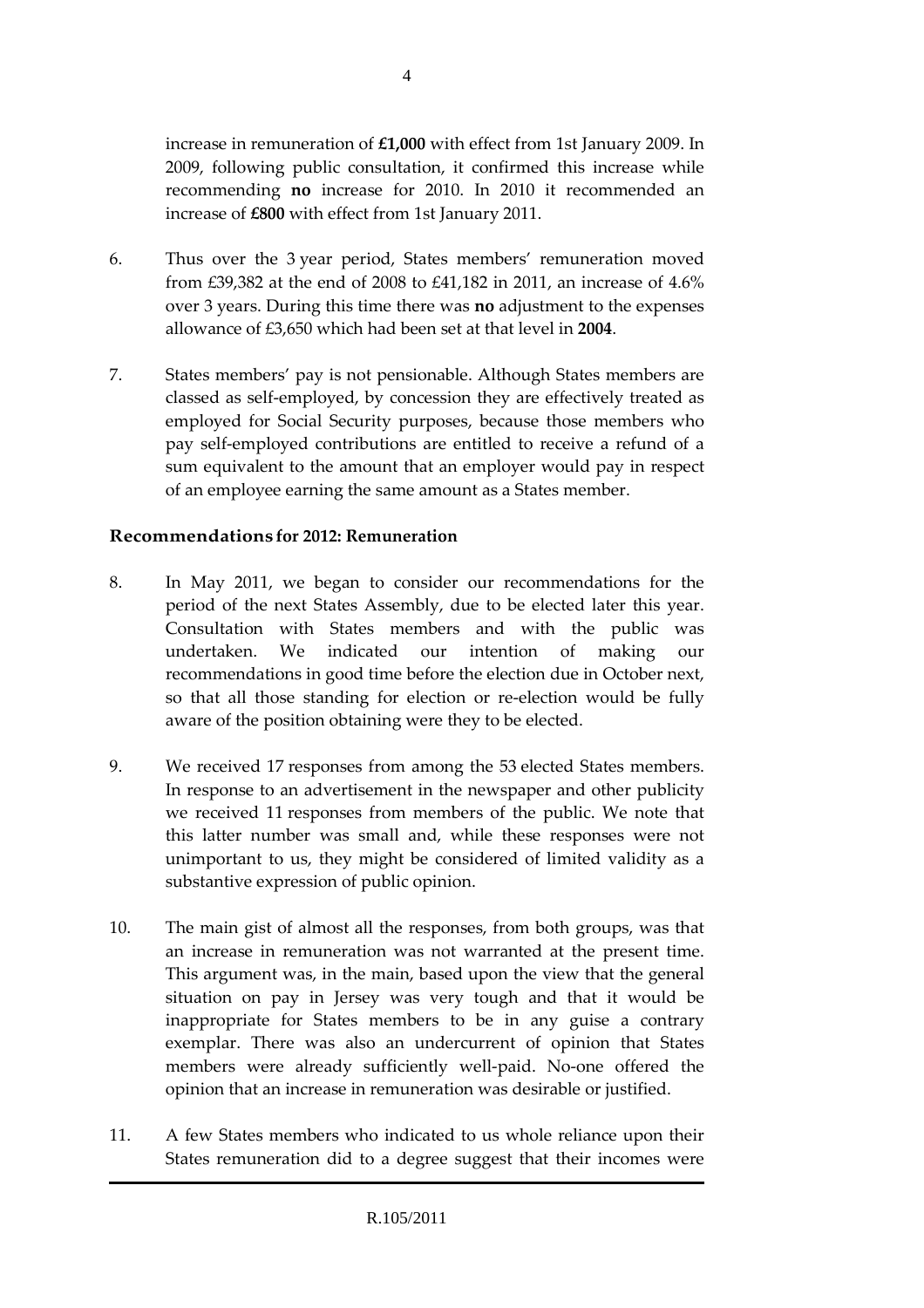not high in relation to the living expenses they incurred, but we were unable to draw the conclusion from such sentiments, rather tentatively expressed, that the standard of living of any States members fell short of being reasonable.

- 12. We then looked carefully at other relevant evidence:
	- the challenging economic and fiscal situation in Jersey. We noted in particular the recent conclusion of the Fiscal Policy Panel that "on current forecasts and policies, the financial situation remains extremely tight";
	- the position on public sector pay. Here we noted especially the recent review of terms and conditions in the public service that has led to the commitment in the Annual Business Plan 2012 published on 18th July to find savings of £14 million from salaries and benefits in 2012 and 2013. Although there is no explicit link between States members' remuneration and public sector pay generally, we judged it appropriate to have regard to this factor; and
	- the recent trend of inflation in Jersey. The annual rate of inflation in the year to June was 4.5%, a substantial increase from the rate of 3.1% in the year to March 2011. In ordinary circumstances such a rate of inflation might usually provide some considerable justification for an increase in remuneration in order to aim to preserve its real value. On balance, however, we concluded that the other economic and fiscal considerations we have noted in this paragraph, and the sense that we have that the private sector's movement on pay appears limited (on the basis of the most recent information available) outweighed this as far as our recommendation on pay for 2012 was concerned. Inflation is, though, a key factor bearing on any pay policy decision and, having regard in particular to our 'reasonable standard of living' term of reference, we shall naturally take it into very careful account when we turn next year to our recommendations for 2013.
- 13. Initially we had been minded to make recommendations covering both 2012 and 2013. But we realised that the uncertainties evidenced by considerations such as those in the previous paragraph made this unrealistic. So we have made a recommendation only for 2012 and we shall reconvene in summer next year to weigh all factors relevant then to the position for 2013 and perhaps 2014.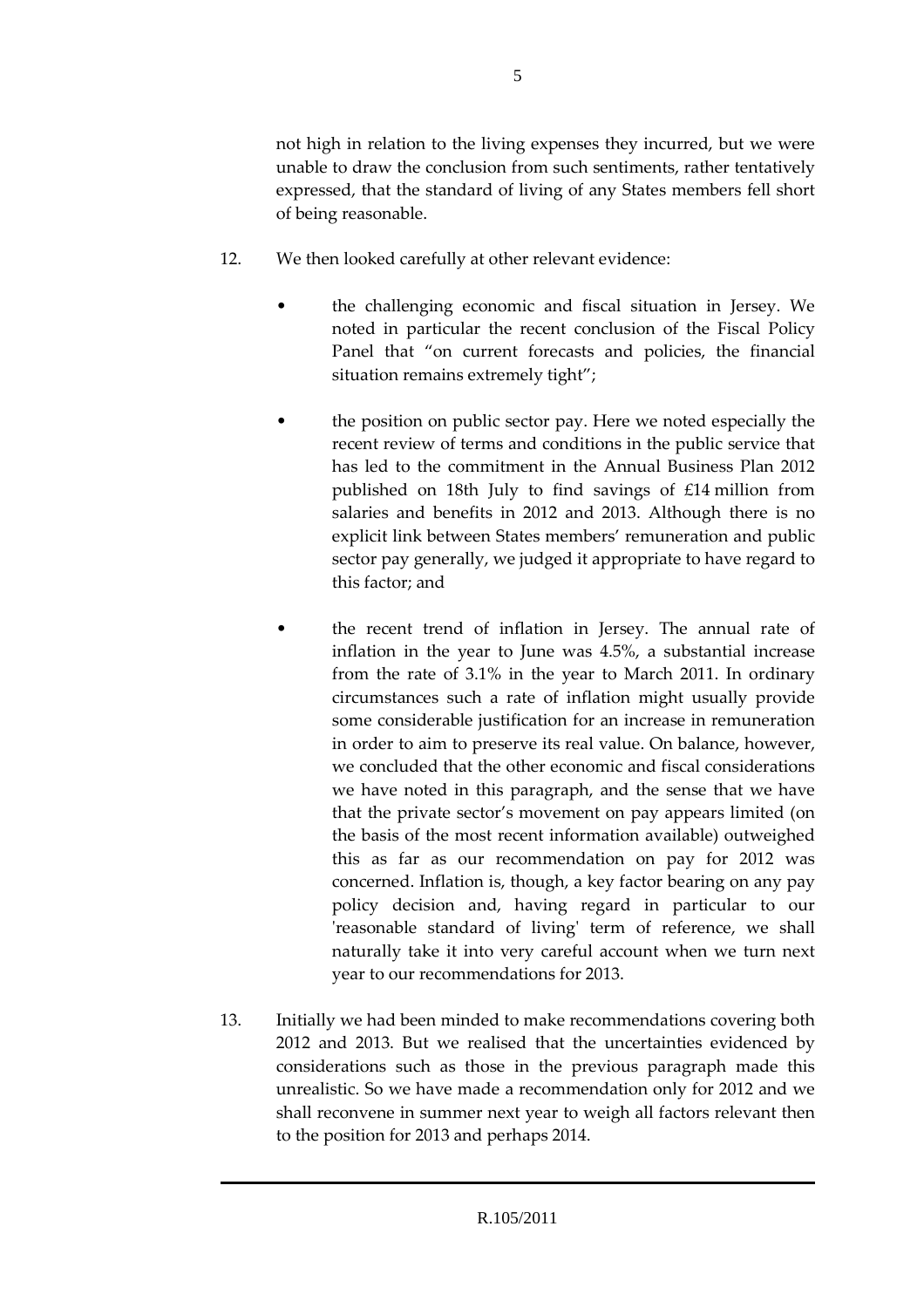14. In the light of all the evidence, representations and considerations that we have taken into account, we therefore recommend that there is **no** increase in States members' basic remuneration (excluding expenses) for 2012. It would thus remain at **£41,382**.

#### **Recommendations for 2012: Expenses**

- 15. States members serve the community as self-employed individuals and inevitably incur office and other reasonable expenses in doing so. The first Review Body recommended an annual expenses allowance of £3,650 for the 3 year period beginning 1st January 2004 and the rate has not changed since. It should be noted that the Comptroller of Taxes has always been willing to regard this amount as an allowance against tax without the need for evidence of actual expenses to be produced (as would need to be done for any claim beyond this amount).
- 16. We received evidence from States members who responded to our consultation that, not surprisingly, their expenses of Office had increased in line with prices in the economy generally. Equally, however, we noted that situations no doubt vary among members according to their responsibilities and approach to their representative duties. On balance we considered that that a small upwards adjustment in the expenses allowance was justified. Accordingly we recommend an increase of **£350** taking the allowance to **£4,000**, an annual increase of less than 2% over a period where annual average inflation was 3.5% (States Statistics Department). The Comptroller of Taxes confirmed to us that he would be content to continue present practice in allowing this amount as a relief without the need for detailed evidence of actual expenses.

#### **Other Matters**

17. We noted with interest that a number of thoughtful responses, both from members of the public and States members themselves, raised the issue of 'pay' differentials between members according to their responsibilities (and perhaps, too, their length of service). This issue had also been raised in response to our discussion document in 2009. At present any differentiation is not permitted by the States of Jersey Law 2005. We have previously offered the view, based on the comments received in response to our several forms of consultation, that consideration of differential pay for States members, for example to reflect extra responsibilities as a Minister or committee/panel chairman, might be appropriate from a 'pay policy' perspective, although we recognize that the States Assembly has voted on several occasions not to change the present statutory restriction.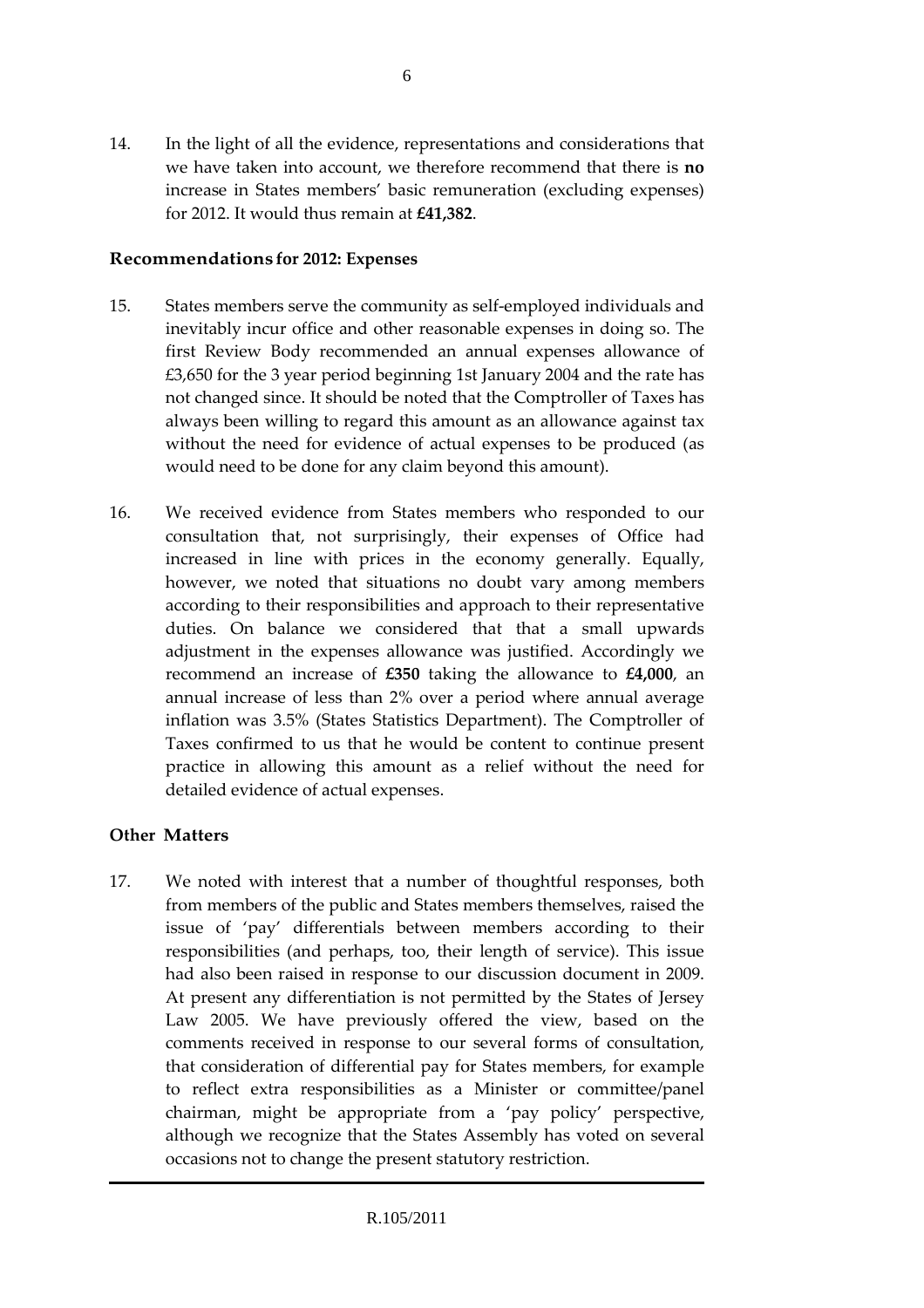- 18. In similar vein we are conscious that the individual positions of States members vary significantly, from those well-placed financially or perhaps already in receipt of a pension, to those for whom their membership of the States is their sole source of family income (and which, moreover, is not pensionable).
- 19. In relation to pensions, the SMRRB remains committed in principle to its previous recommendation (see R.62/2009) that the matchedcontributions pension scheme as there outlined should be introduced for the reasons stated, but it understands that no budget will be available to fund the development or installation of such a scheme in 2012 and it regretfully recommends that accordingly the introduction of such scheme should be postponed again.
- 20. We recommend that the States should ensure that the terms of reference of the forthcoming Electoral Commission encompass remuneration and conditions for States members in a broad sense, including the arrangements, currently through us as the Review Body, for setting remuneration and related expenses and the law that bears upon it. If this is agreed we would intend to submit considered evidence to the Commission on all these points so that they can receive the fullest possible airing and analysis.

### **Thanks**

21. The Review Body wishes to thank the Greffier of the States, Michael de la Haye, for his own substantial help and that of his Department in supporting the activities of the Review Body.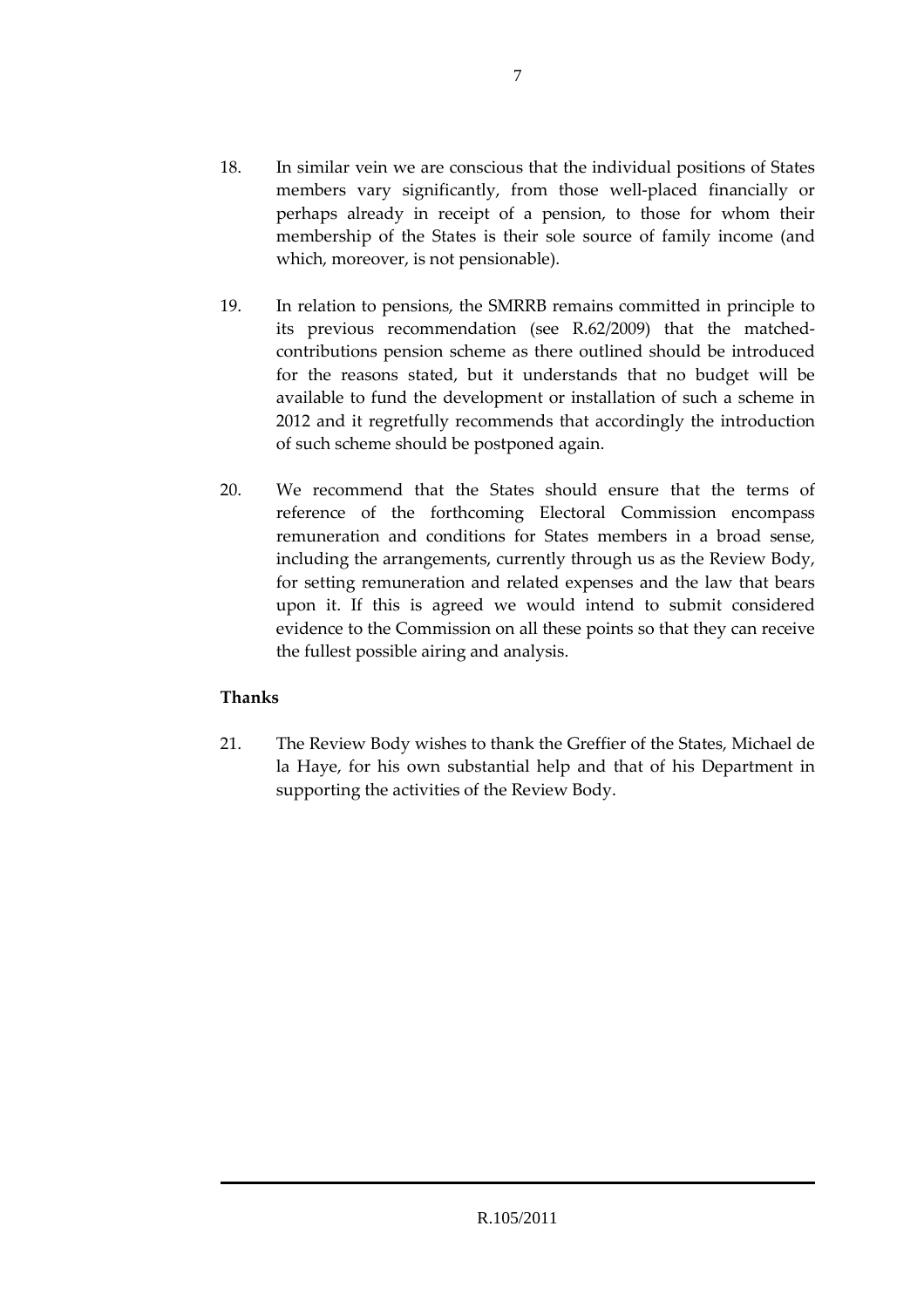## **SMRRB Terms of Reference**

The terms of reference of the Review Body are as follows –

To make recommendations to the Privileges and Procedures Committee on any matters relating to the remuneration, allowances and benefits available to elected members of the States as it considers appropriate, following the holding of public hearings and the receipt of oral and written submissions from any persons, including members of the States, having taken account of any other matters that the Body considers to be relevant, and having taken particular account, but not being bound by, the following matters –

- (i) the principle that the level of remuneration available to elected members should be sufficient to ensure that no person should be precluded from serving as a member of the States by reason of insufficient income and that all elected members should be able to enjoy a reasonable standard of living, so that the broadest spectrum of persons are able to serve as members of the Assembly;
- (ii) the economic situation prevailing in Jersey at the time of determination and the budgetary restraints on the States of Jersey; and
- (iii) the States' inflation target, if any, for the period under review.

# **Membership of the SMRRB**

Mr. Julian Rogers (Chairman) Mr. Brian Bullock Mr. Maurice Dubras Mr. John Mills CBE